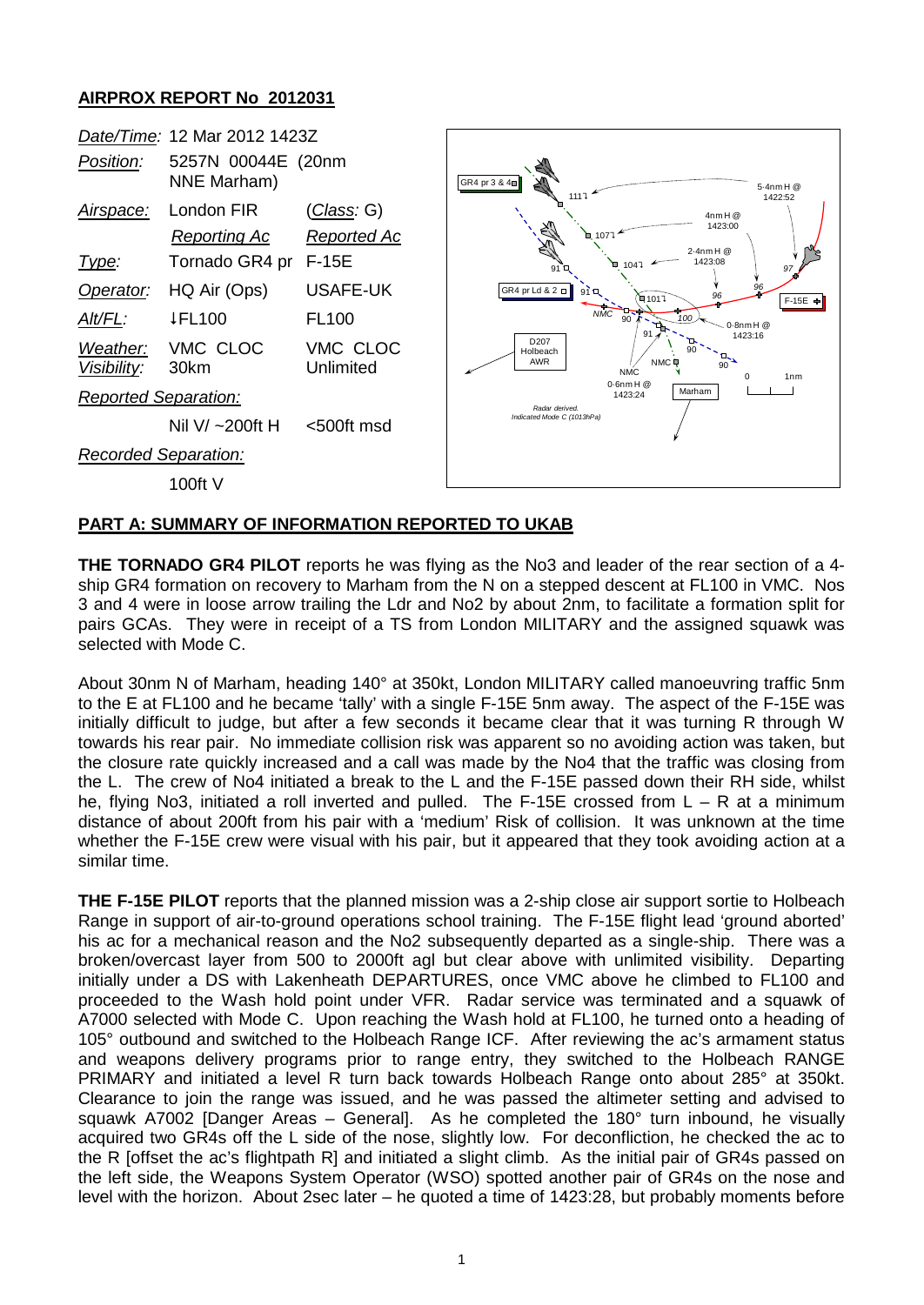this - the pilot visually acquired the trailing pair of GR4s and to avoid them immediately pulled straight back on the control stick forcing an abrupt pitch-up into an aggressive climb straight ahead. The trailing GR4s themselves initiated an aggressive manoeuvre away and down. He called out 'the merge' on Holbeach RANGE PRIMARY, who reported they were not aware of any outbound traffic. After the Airprox he continued inbound to Holbeach Range and completed the mission uneventfully.

Based on visual estimations, it appears that the ac passed within 500ft of each other and he assessed the Risk as 'Medium'. After landing, the Airprox was reported to the Squadron Operations Supervisor with details of the event. His ac has a dark grey colour-scheme; the position lights and anti-collision lights were on.

**THE LATCC (MIL) LJAO NE TACTICAL CONTROLLER (LJAO NE)** reports she was screening a trainee controller on E/NE. A formation of GR4s was recovering to Marham from the N under a TS, and the leader requested a split into 2 pairs for recovery about 30nm N of Marham. At the time, there was an ac executing general handling to the NE of Marham – the F-15. At that point it was no factor but the trainee elected to provide TI to the GR4 formation. Her trainee then split the formation vertically, instructing the first pair (Ldr & 2) to descend to FL90, and the second pair (Nos3 & 4) to descend to FL100. The trainee then called Marham to effect a radar hand-over of both pairs. During the handover, the previously called traffic that was general handling - the F-15E - turned onto W at FL100 and was heading towards the two pairs. The trainee interrupted the handover and called the traffic [the F-15] to both pairs. The handover was then completed and both GR4 pairs instructed to contact Marham APP.

**THE LATCC (MIL) SUPERVISOR (SUP)** reports that he received a call from a GR4 pilot who was part of a 4-ship formation on recovery to Marham that had experienced an Airprox. He noted the details and requested a radar replay of the event to investigate the circumstances. On reviewing the incident the following was observed.

The Tornado was recovering to Marham from the North in the descent to FL100 under a TS. Approximately 35nm NW of Marham they requested to split into 2 pairs for recovery. The LJAO controller instructed the second pair – [C/S] No3 - to squawk for identification. Meanwhile TI on an ac transponding A7000 and indicating FL100 Mode C was passed to both pairs of GR4s and acknowledged by the crews. At the time when the TI was initially passed the conflicting ac – the F-15E - did not pose a significant threat. The controller then instructed the leading pair to descend to FL90 to execute the split, before initiating a handover to Marham APP. During the handover the conflicting F-15E had turned and was closing on the formation, so it was called again to both pairs of GR4s. Shortly afterward the F-15's contact was observed merging with the rear pair and then indicated a descent to FL78, but this did not appear to be noticed by the LJAO controller. Neither of the two GR4 pairs reported an Airprox at the time on the LJAO frequency before they were transferred to Marham APP.

**THE HOLBEACH RANGE SAFETY OFFICER** reports that an F-15E was inbound to Holbeach Range on RANGE PRIMARY. The crew was given a joining clearance, then called a 'merge' with a formation of Tornados GR4s at 1425 before they entered the Range. At no point did the F-15E pilot report an Airprox.

**BM SAFETY MANAGEMENT** reports that this Airprox occurred about 10nm S of airway Y70, between the trailing pair of a 4-ship formation of GR4s recovering to Marham under IFR in receipt of a TS from LJAO NE, and an F-15E operating VFR in the Holbeach AWR hold, in communication with Holbeach Range.

All heights/altitudes quoted are based upon SSR Mode C from the radar replay unless otherwise stated. Unusually, the investigation was able to utilise HUD recordings from the No3 GR4.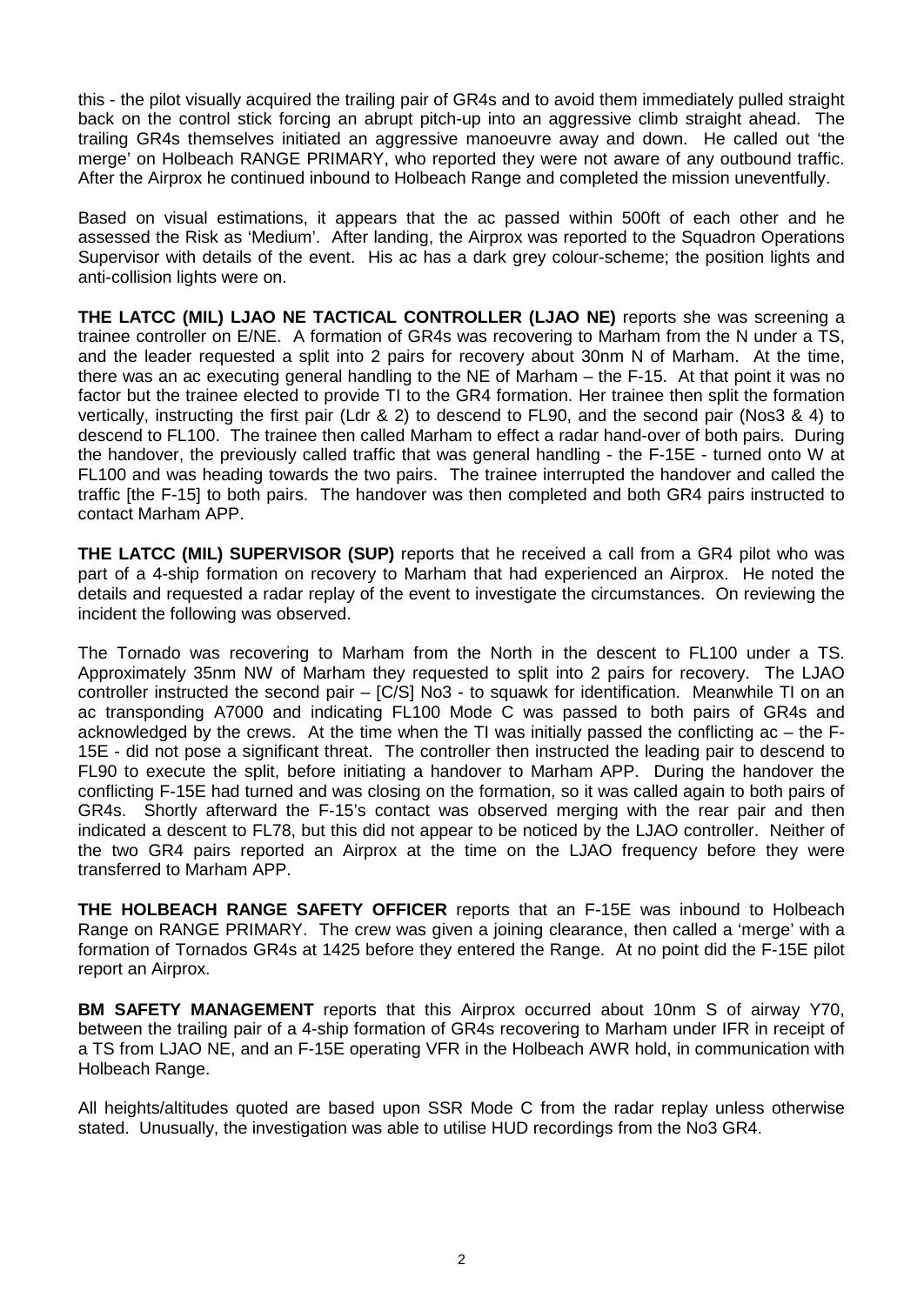As the Holbeach AWR controllers do not have access to a surveillance radar, they had no way of affecting the outcome of this Airprox; consequently, this investigation has focussed on the ATS provided to the GR4 formation.

Analysis of the LATCC (Mil) and Marham tape transcripts showed that they were 11 and 3-secs slow respectively. Timings have been amended to reflect the radar replay timings.

LJAO NE report that they were mentoring a trainee at the time of the Airprox. Unfortunately, they did not submit a DASOR for the occurrence until almost 6-weeks after the event; consequently, their recall of events and the level of detail contained within the report has suffered.

The GR4 formation was operating as 2-pairs in a "loose trail," with the subject pair trailing the leading pair by 1.2nm, routeing S to Marham. At 1417:30 the GR4 formation was placed under a RCS having entered Y70. The trailing pair of the formation exited CAS at 1421:09; LJAO NE omitted to amend the type of ATS from a RCS. Prior to entering Y70, the formation had been in receipt of a TS and reported that they were in receipt of a TS at the time of the Airprox. Moreover, LJAO NE's subsequent actions suggest that their mental perception was that the formation was operating under a TS.

The incident sequence commenced at 1420:59, as the lead pair of the 4-ship of GR4s left CAS. LJAO NE passed TI to the GR4 formation Ldr on the F-15E stating "*traffic 12 o'clock..8 miles, crossing right-left, flight level 1-0-0*." This TI was acknowledged by the 4-ship formation leader. At this point the GR4 formation was descending to FL100; the F-15E was 9.3nm SE, squawking A7000, indicating FL101, in a right hand turn passing through NE.

At 1421:12, LJAO NE amended the lead GR4 pair's descent instruction to descend to FL90 and then, at 1421:44, re-confirmed with the subject trailing GR4 pair the instruction to descend to FL100. At 1421:27, LJAO NE transmitted a request to unrelated traffic to restrict their manoeuvring for coordination with civil traffic outbound from Norwich.

At 1422:04, LJAO NE commenced a radar handover of the lead GR4 pair with Marham, however, it is clear from the subsequent landline conversation, that LJAO NE believed that they were handing over both pairs of the formation. During the handover, at 1422:39, Marham APP pointed out the F-15E traffic to LJAO NE as, "*traffic left..11 o'clock, 5 miles, crossing left-right, flight level 1 hundred, nonsquawker*." At this point, the F-15E was 6.5nm E of the lead GR4 pair, indicating FL98, in a right hand turn passing through SW. LJAO NE replied that, "*that traffic has been called*" however Marham APP asked, "*to both flights has it*?" LJAO NE then passed TI on the F-15E to the subject GR4 pair at 1422:53 stating, "*traffic east 5 miles manoeuvring indicating flight level 1 hundred*." The leader of the subject GR4 pair replied 5sec later that, "[No3 GR4 pair C/S] *flight is looking,* "[No3 GR4 pair C/S] *flight is levelling flight level 1-0-0*." At this point, the subject GR4 pair was descending through FL107, with the F-15E 4.3nm ESE indicating FL96, continuing the right hand turn through WSW. LJAO NE informed Marham APP that the, "*traffic had been called and he* [the subject No3 GR4 pair] *is levelling flight level 1 hundred*." Marham APP replied at 1423:05, "*okay,* [GR4 formation C/S] *are you handing him over as well*?" LJAO NE then repeated the previously passed handover details and was involved in the handover until 1425:12. No further TI was passed by LJAO NE to the GR4 formation.

Following receipt of the TI, the crew of the subject No3 GR4 pair can be heard on the HUD tape discussing the TI on the intercom and had visually acquired and identified the F-15E. The GR4 crew reported that 'there was no immediate collision apparent…but the closure rate quickly increased.' At this point at 1423:11, as the subject GR4 pair descended through FL104, one crew member said, "*he's coming right for us*." The F-15E was 2.4nm ESE, indicating FL096, turning through W. None of the GR4 crews reported to LJAO NE that they were visual with the F-15.

At 1423:16, the F-15's SSR code changed to A7002 and the ac had climbed to FL100. The subject GR4 pair was 0.8nm WNW of the F-15E at FL101. Based upon the F-15E pilot's report, it is likely that the climb to FL100 accords with the 'check right and slight climb' that they referred to in their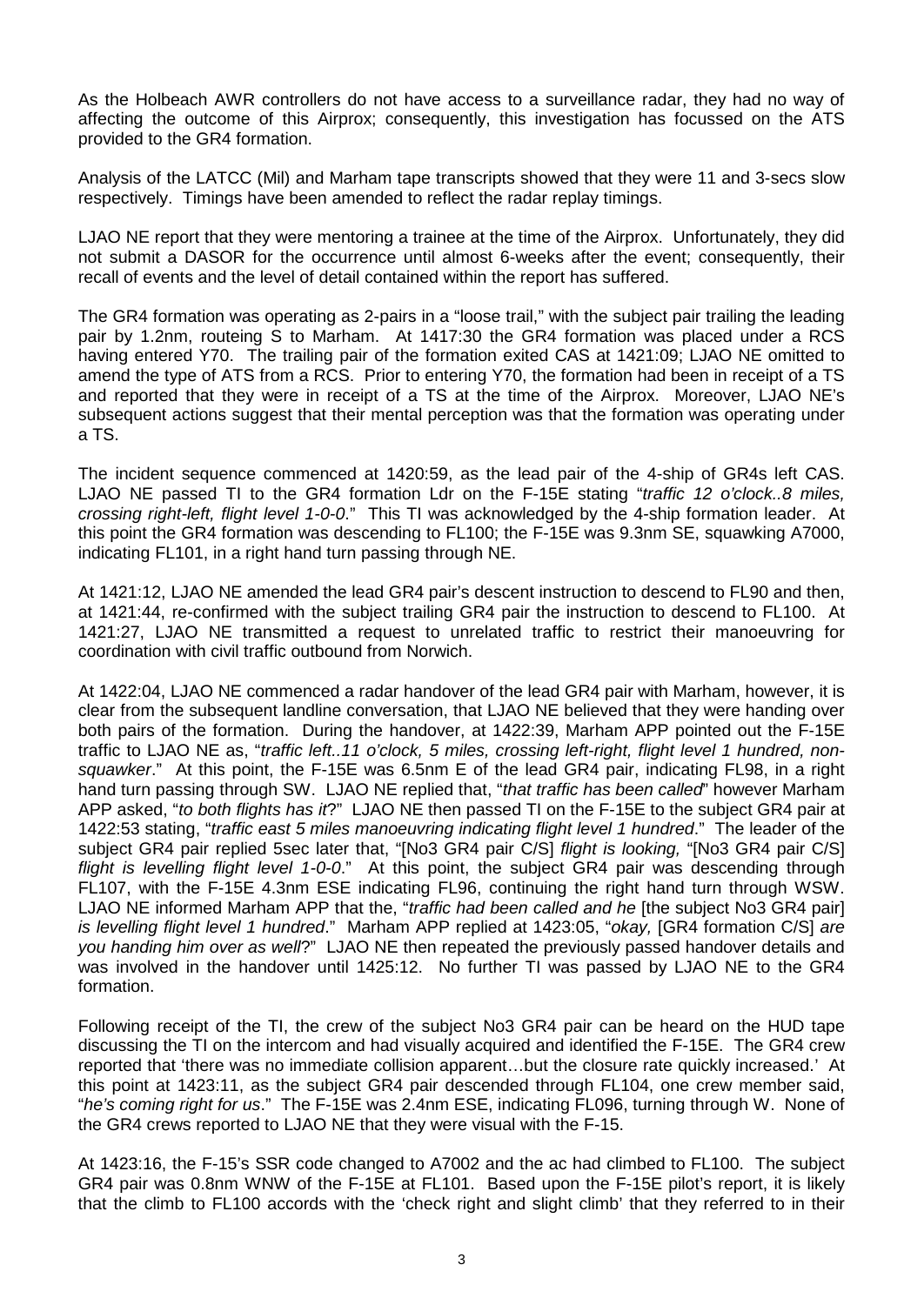report having gained tally on the lead GR4 pair. The next sweep of the radar at 1423:24 displays the F-15E with no Mode C and it is likely that this was as a result of the 'abrupt climb' that was initiated having sighted the trailing GR4 pair. This suggests that the F-15E initiated the climb at about the CPA, which accords with the GR4 pilot's report. The CPA occurred, in between sweeps, at about 1423:20 with the incident GR4 pilot reporting 200ft lateral separation.

From the F-15E crew's perspective, they appear to have visually acquired the lead pair of GR4s relatively late (approximately 0.8nm lateral separation) and acquired the subject trailing pair very late. From the GR4 formation's perspective, they were able to utilise the generally accurate TI at 1422:53 to visually acquire the F-15E reasonably early. An aggravating factor in the timeliness of the GR4 formation's avoiding action was the high closure speed of the 3 ac, which resulted in reduced safety margins.

From an ATM perspective, the handover between LJAO NE and Marham APP had become protracted and, arguably, this distraction led to LJAO NE not providing a further update to the TI to the GR4 formation. However, they had previously provided TI at 1420:59 and 1422:53, which the GR4 pair had utilised to become visual with the F-15. Notwithstanding that LJAO NE was unaware that the GR4 formation was visual with the F-15E, the lack of a further update between 1422:53 and 1423:20 was consequently neither causal nor contributory to this Airprox. Moreover, given the closing speeds of the ac, any additional update to the TI would have occurred very close to the time of the CPA and would therefore arguably have been of nugatory value. That said, given LJAO NE's response at 1422:50 that, "*that traffic* [the F-15] *has been called*" it appears reasonable to argue that they had not planned on providing updated TI, despite the changed geometry between 1420:59 and 1422:53. On that basis, it may have been the intervention by Marham APP that caused the updated TI to be passed at 1422:53, facilitating the subject GR4 pair's visual acquisition of the F-15.

**THE GR4 PILOT'S UNIT** commented that following the Airprox a meeting was convened to follow-up initial information exchange of the incident. The aim of the meeting was to identify 'quick wins' that could be implemented locally which might reduce the risk of a similar incident occurring.

It is recommended that the following is briefed locally to provide 'quick win' risk reduction:

F-15E ac utilise a hold based on CGY 105/27-32 2000'-8000' (above airspace previously designated as PMR 225B). Ac squawking A7000 in this hold are likely to be preparing to enter PMR 225 or D207 and switching RT between LATCC (Mil)/Lakenheath and Holbeach AWR Control. Aircrew and controllers are to be aware that traffic in this hold may not be under a radar service and crews are likely to be task focussed on pre-range entry procedures.

F-15E ac regularly use Wash ATA (N) and ATA(S) for BCM prior to recovery to Lakenheath. These areas represent areas of high intensity activity as they lie on the recovery track from the North for Marham RW24 and climb out North from RW06. Additionally, AARA 8 also lies within this airspace. Aircrew and Controllers are to be aware that there is regular activity in ATA (N) and ATA(S) and that radar contacts may be engaged in high energy manoeuvres below airway Y70.

It is recommended that 1 Gp STAR task relevant agencies to investigate the following:

Current weapon release profiles for both GR4 and F-15E require ac to operate outside the protection of D207 and D307. This currently results in ac conducting high energy manoeuvres in Class G airspace without an ATS. This puts GA traffic at risk as they transit close to D207 and D307. It also conflicts with regular routeings of both GR4 and F-15E traffic transiting N/S to and from respective airfields. It is recommended that dimensions of D207 and D307 are reexamined and changed to better reflect weapon profiles for Holbeach and Donna Nook AWR. Consideration of RAF Marham IFR patterns (including TACAN hold) must be included. Initial discussions suggest a staggered 10nm upper radius would provide protection.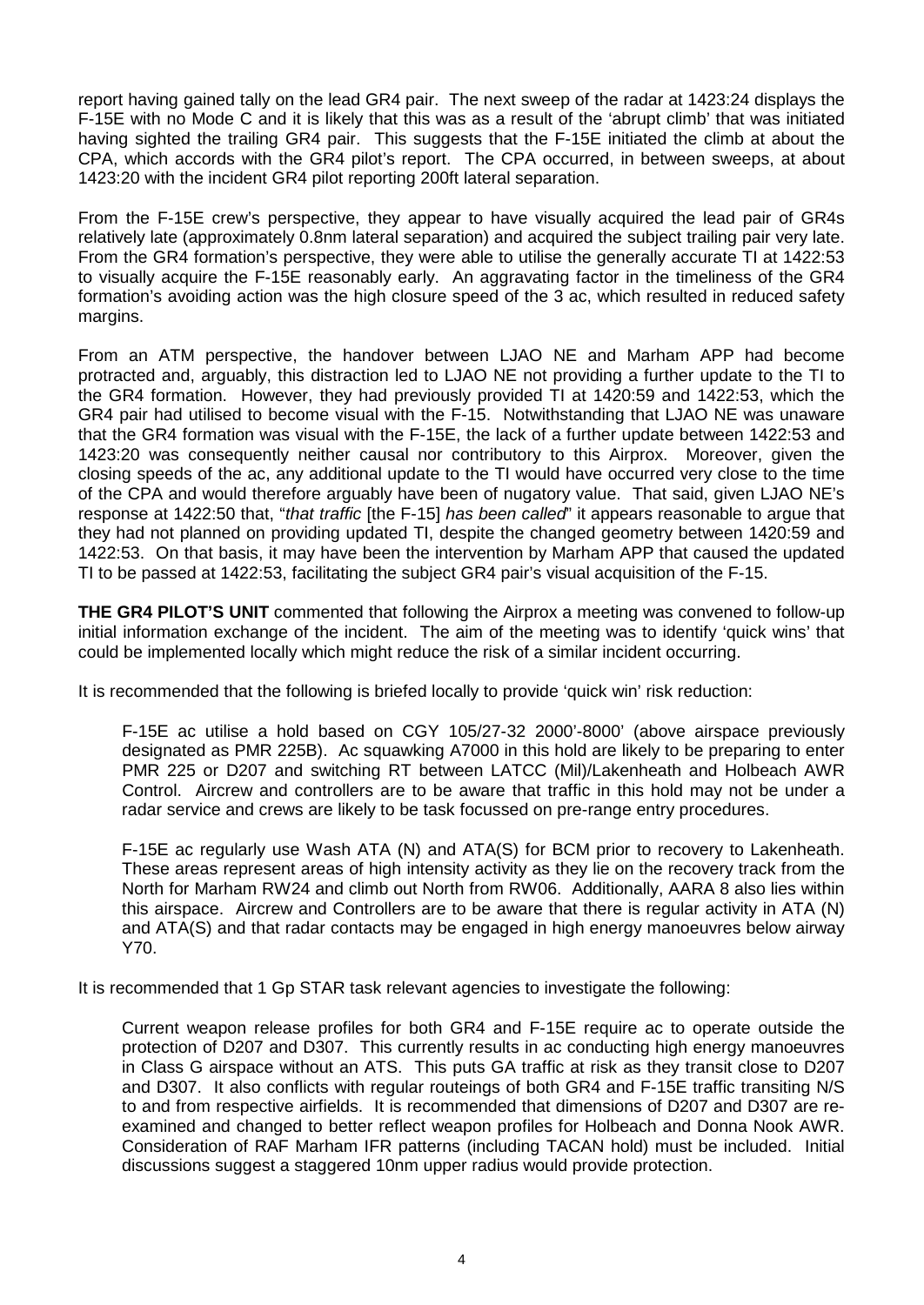Confirmation is required whether London Mil can provide and operate a discreet frequency for ac positioning or operating in D207 and or D307, that will allow them to monitor a Traffic Service for factor traffic. F-15E ac are able to utilise up to 3 radio frequencies simultaneously which will allow them to use AWR, in-house tactical and LATCC (Mil) frequencies. GR4 are unable to utilise more than 2 frequencies simultaneously. Investigation and analysis is required to establish if formation range profiles can be managed using the AWR frequencies for in-house tactical and Range Control aspects whilst maintaining a listening watch on a LATCC (Mil) discreet frequency.

**HQ AIR (OPS)** comments that the incident occurred in Class G airspace in the vicinity of the Wash Air Weapons Range Danger Areas. TI from the LATCC (Mil) controller allowed the GR4 crews to gain visual with the F-15E in good time, although they did not initially react which probably caused the Airprox to be more severe than if they had taken earlier action.

Of further note, Marham Ops Sqn inititiated an investigation into this incident; the report has been made available to the UKAB. The report gives details of extra deconfliction measures that have been put in place since this incident which should reduce the likelihood of re-occurrence. HQ Air supports the recommendations made in the report.

**USAFE-UK** comments that Lakenheath ac routinely hold prior to using Wainfleet on CGY 105/27-32 or, in the event of an adverse sea state, over land to the S of that position. Notwithstanding the TI that LATCC (Mil) passed to the GR4s, the decision to keep the second element of the GR4 formation at FL100 in the vicinity of unknown traffic orbiting at the same level is surprising.

USAFE-UK supports the recommendations made as a result of the meeting between Marham and Lakenheath.

## **PART B: SUMMARY OF THE BOARD'S DISCUSSIONS**

Information available included reports from the pilots of the No3 GR4 and F-15E, transcripts of the relevant RT frequencies, radar video and HUD recordings, reports from the air traffic controllers involved and reports from the appropriate ATC and operating authorities.

Whilst the reporting No3 GR4 pilot was plainly part of a 4-ship formation the Board considered this Airprox to be between the Nos 3 and 4, ie the rear pair, and the F-15.

For their part, the F-15E crew were operating VFR in an unofficial hold in Class G airspace without the benefit of a ground-based radar service, but equipped with a capable AI radar. However, having been cleared to enter D207 and preparing for air-to-surface weapon events, they were probably focussed on their pre-range entry procedures and may not have been operating their AI radar in an air-to-air mode. The F-15E crew were plainly relying on the principle of 'see and avoid' to fulfil their responsibilities to remain clear of other traffic but the Board noted that the F-15E crew changed their SSR code to A7002, which was displayed on the radar sweep recorded immediately before the Airprox occurred. This was barely moments before the contacts merged and perhaps indicative of at least one of the crew being heads-in at a critical moment. The F-15E pilot's comprehensive account reveals that his attention had been captured by the leading pair of GR4s as they crossed ahead and cleared to port and the HQ Air (Trg) Member perceived that he had concentrated on avoiding the leading GR4 pair whilst at that point oblivious to the greater threat posed by the trailing pair. Noting that the F-15E crew were responsible under the RoA to 'give way' to the GR4s to their R, it was apparent from the pilot's laudably frank report that he had gained visual contact with the trailing GR4 pair approaching from his starboard side at a late stage, moments after his WSO had spotted them and so had immediately pulled straight back forcing an abrupt climb to avoid them. The Board considered that this was an occasion when the WSO should have directed the pilot into avoiding action rather than providing information. Nevertheless, the Board agreed that this late sighting by the F-15E crew was part of the Cause.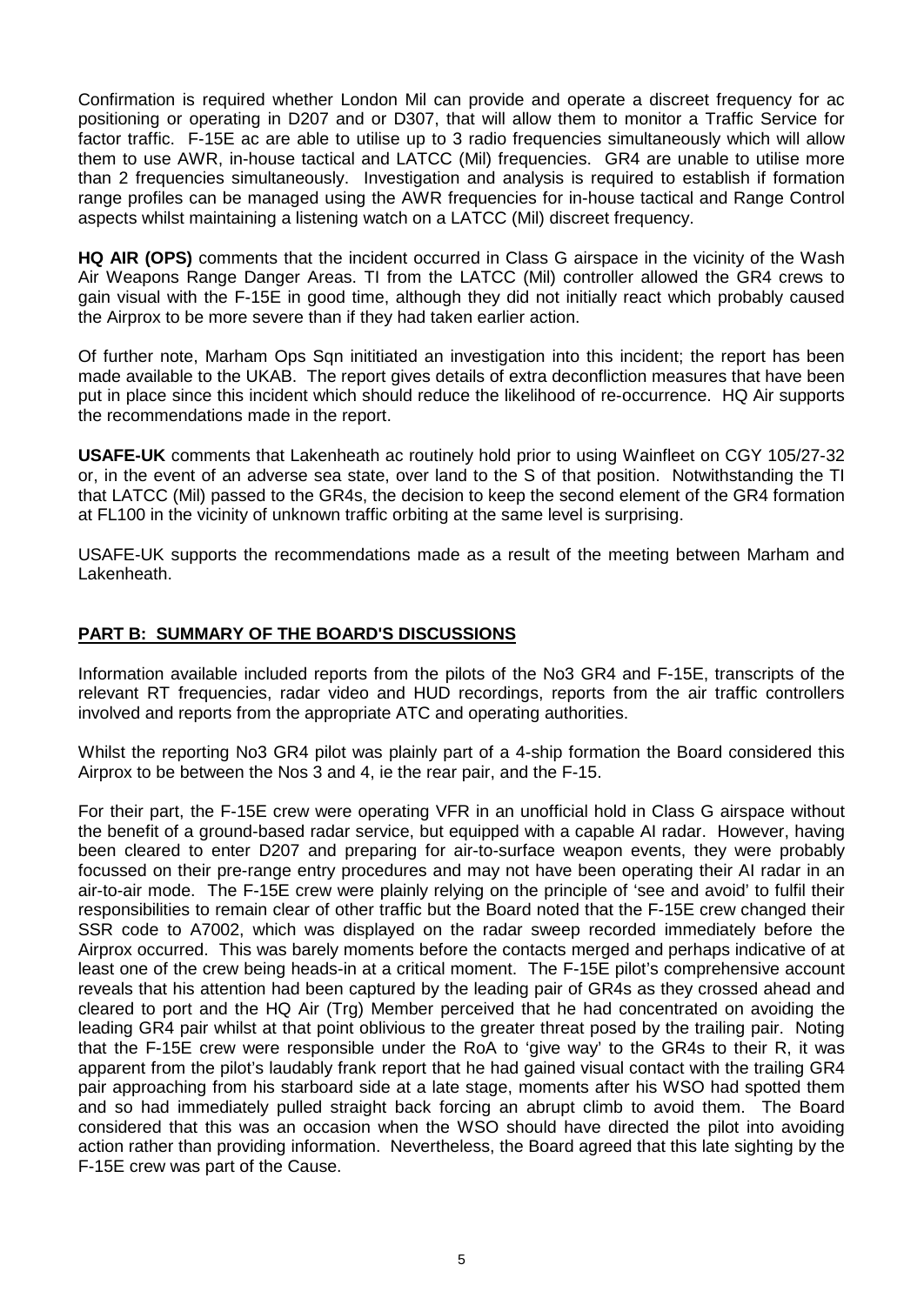The LJAO trainee first passed TI on the F15E to the GR4 formation as, "*traffic 12 o'clock..8 miles, crossing right-left, flight level 1-0-0*", whilst the F-15E crossed ahead, in a right hand turn passing through NE and on the northern half of its orbit as it turned out. Whilst some thought the controller could have been more descriptive in his TI - perhaps emphasising that the unknown ac was in a R turn could have been more helpful – it did generally paint a satisfactory picture and no update was requested. The Board discussed the apparent lack of appreciation by LJAO NE that the F-15E was holding waiting to enter D207. Controller Members recognised that the F-15E was an unknown unpredictable contact squawking the general conspicuity code of A7000 and operating in Class G airspace. Without local knowledge, it was not until the F-15E crew selected A7002 [Danger Areas General] moments before the Airprox occurred that LJAO NE might have perceived that this was traffic about to enter D207. Had the LJAO controllers known that the A7000 squawk was an aircraft holding before range entry they might have appreciated that it would remain at FL100 and avoid using this level for the GR4s. As it was, when the GR4 formation was split into two pairs, the trainee controller elected to stop-off the rear pair at FL100 – the same level indicated by the F-15. At that stage LJAO NE should have detected that the F-15E was in a RH turn but the direction it would subsequently take back toward the formation would not have been clear. With the clarity of hindsight, it might have been appropriate to have continued the descent to FL80 and FL90 respectively, but the LATCC (Mil) Area controller Member emphasised the general demarcation between area control and terminal ATC of FL100. LJAO NE would have been keen to hand-off the GR4s to Marham as quickly as possible as they descended into the realms of terminal ATC airspace where Marham would have a much better grasp of the traffic at these levels. Conversely, Marham ATC was undoubtedly making sure that LJAO NE had called all the relevant traffic in the area before they accepted control of the two pairs, but the handover was far more protracted than the norm, increasing the controllers' workload and lasting over 3min. BM SM noted that the updated TI was passed at the request of Marham ATC. This TI on the F-15E to the subject GR4 pair was passed about 28sec before the merge, "*traffic east 5 miles manoeuvring indicating flight level 1 hundred";* the range given was undoubtedly accurate at 5·4nm but in one pilot's view the phrase "*manoeuvring"* did not help the two GR4 crew's appreciate what the F-15E was doing and did not 'paint' a complete 'picture', which is important. Nevertheless, it should be remembered that area radar controllers are usually viewing a 120nm range display with a data update rate of 6-8secs and a wide traffic split across the country, therefore it can be difficult to determine what is happening at close quarters. The Board accepted that under the TS being provided to the No3 & 4 GR4 pair, LJAO NE had fulfilled their responsibilities to call in TI on other observed traffic and it did ensure that the GR4 crews were looking in the right direction enabling them to spot the F-15E at a range of 5nm, the No3 pilot reports.

Pilot Members pointed out the high closure-rate, with the interval from the No3 pilot's acknowledgement of the TI to the merge little more than 25sec. The radar recording did not show clearly the relative juxtaposition of the GR4 and F-15E at close quarters, with no Mode C shown for several sweeps afterwards because of the robust avoiding action undertaken by all concerned, however, the Board had the added benefit of the HUD recording helpfully provided by the No3 GR4 pilot. This was viewed by the Board and provided graphic evidence of this encounter; the recorded RT/intercom reveals that both the No4 and No3 crew had seen the F-15E, but in the Board's view they had not immediately assimilated the 'threat' or how close it was. The No3 GR4 pilot had commented on this aspect himself stating that no immediate collision risk was apparent so no avoiding action was taken until the relative aspect and geometry became clear. When the No4 crew recognised the F-15E was heading towards them they broke away. Recognising the No4 would be looking towards his leader in formation, fast–jet pilot Members were surprised that a crewmember was not instructed to 'padlock' the F-15E, thereby ensuring that it was monitored continuously. Following the No3 pilot's realisation the F-15E was heading straight towards them at close quarters, the HUD recording revealed that the conflict was 'broken' by the No3 jinking L before breaking R and down away from the F-15E as the latter climbed straight ahead. However, the HUD recording showed the F-15E pilot's climb was only taking effect as it crossed through the No3 GR4's nose and it was the No3 GR4's L turn that was most effective at close quarters. Debating these points at length the Board finally concluded that the other part of the Cause was late avoiding action by the F-15E crew and the No3 GR4 crew. Whilst the HUD recording only showed the F-15E for a very short period as it crossed ahead and above, it was of great assistance to the Members in their assessment of the inherent Risk where the Board was fairly evenly divided. Some Members perceived that at